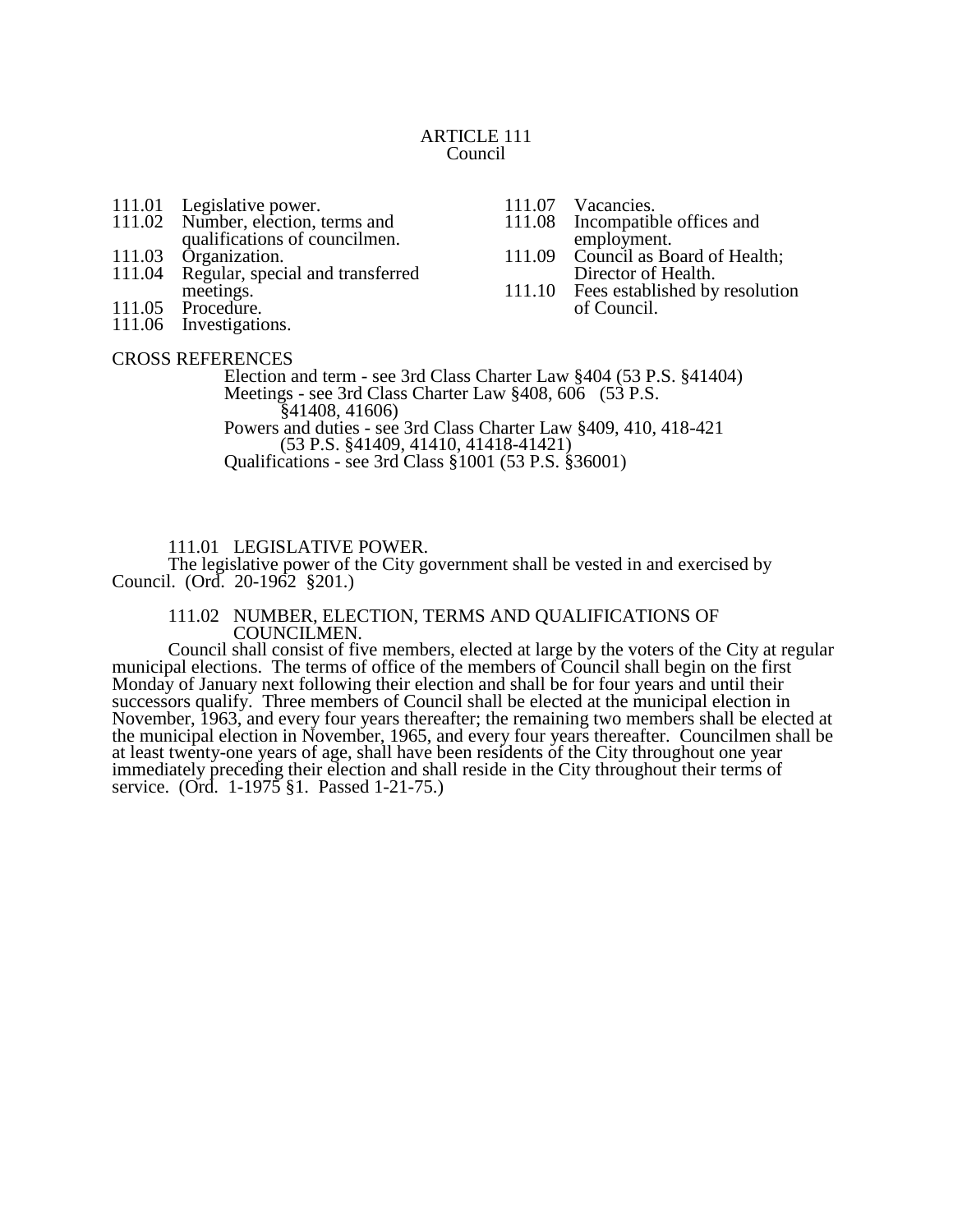#### 111.03 ORGANIZATION.

On the first Monday of January following a regular municipal election, the members of Council shall meet in the Council Chambers or such location as approved by the affirmative vote of three members of Council, to organize and elect one of the members as President of Council. If the first Monday is a legal holiday, the meeting shall be held on the first day following. The President shall serve as such until the first Monday in January following the next regular municipal election. The President shall preside at the meetings of Council and it shall be his/her duty to promptly sign all bills which have been passed by Council and are ready to be presented for the approval or disapproval of the Mayor and shall perform such other duties as Council may prescribe. Council shall also elect one of its members to serve as Vice President, who shall serve as temporary presiding officer and perform the duties of the President in the absence of the President until the latter returns. In the event of resignation or death of the President as such, the Vice President shall become the President and the Council shall elect one of its other members as Vice President. In the event of resignation or death of the Vice President, the Council shall elect one of its other members as Vice President.

(Ord. 11-2004. Passed 4-6-04.)

#### 111.04 REGULAR, SPECIAL AND TRANSFERRED MEETINGS.

(a) Regular meetings of Council shall be held at least once a month at the Council Chamber in the City Hall building or such location as approved by the affirmative vote of three members of Council, as such times are fixed by resolution of Council. The Mayor or the President of Council, as the case may be, may and, upon written request of a majority of the members of the Council, shall call a special or emergency meeting of the Council. The call shall designate the purpose of the special or emergency meeting and no other business shall be considered. All meetings of Council shall be open to the public and public notice of meetings shall be given as required by Title 65 PaCS, Section 709, Public Notice. The minutes of every meeting and the journal of proceedings shall be kept by the City Clerk and shall be signed by the officer presiding at such meeting and by the City Clerk.

(b) In case of any emergency arising, including but not limited to, the illness of any elected or appointed officer or employee of the City which prevents his presence in the Council Chamber in the City Hall building or designated location, Council may, by resolution or motion, authorize the transfer of any stated or special meeting to any other room in the City Hall building or any other designated room or building, and there transact all business of the Council, including the passage of ordinances, resolutions, or motions, with the same force and effect as though such meeting had been held and conducted in the Council Chambers. However, such transferred meeting shall be open to the public. (Ord. 11-2012. Passed 4-3-12.)

#### 111.05 PROCEDURE.

Three members of Council shall constitute a quorum, but no ordinance shall be adopted by Council without the affirmative vote of three members of Council. Council shall determine its own rules of procedure, not inconsistent with ordinance or statute. No member of Council shall vote upon any question, measure or bill in which he or she has a direct or personal pecuniary interest. In the absence of a decision of Council as to written rules of procedure, Council shall broadly and generally use Robert's Rules of Order, Newly Revised, in conducting its meetings. (Ord. 11-2004. Passed 4-6-04.)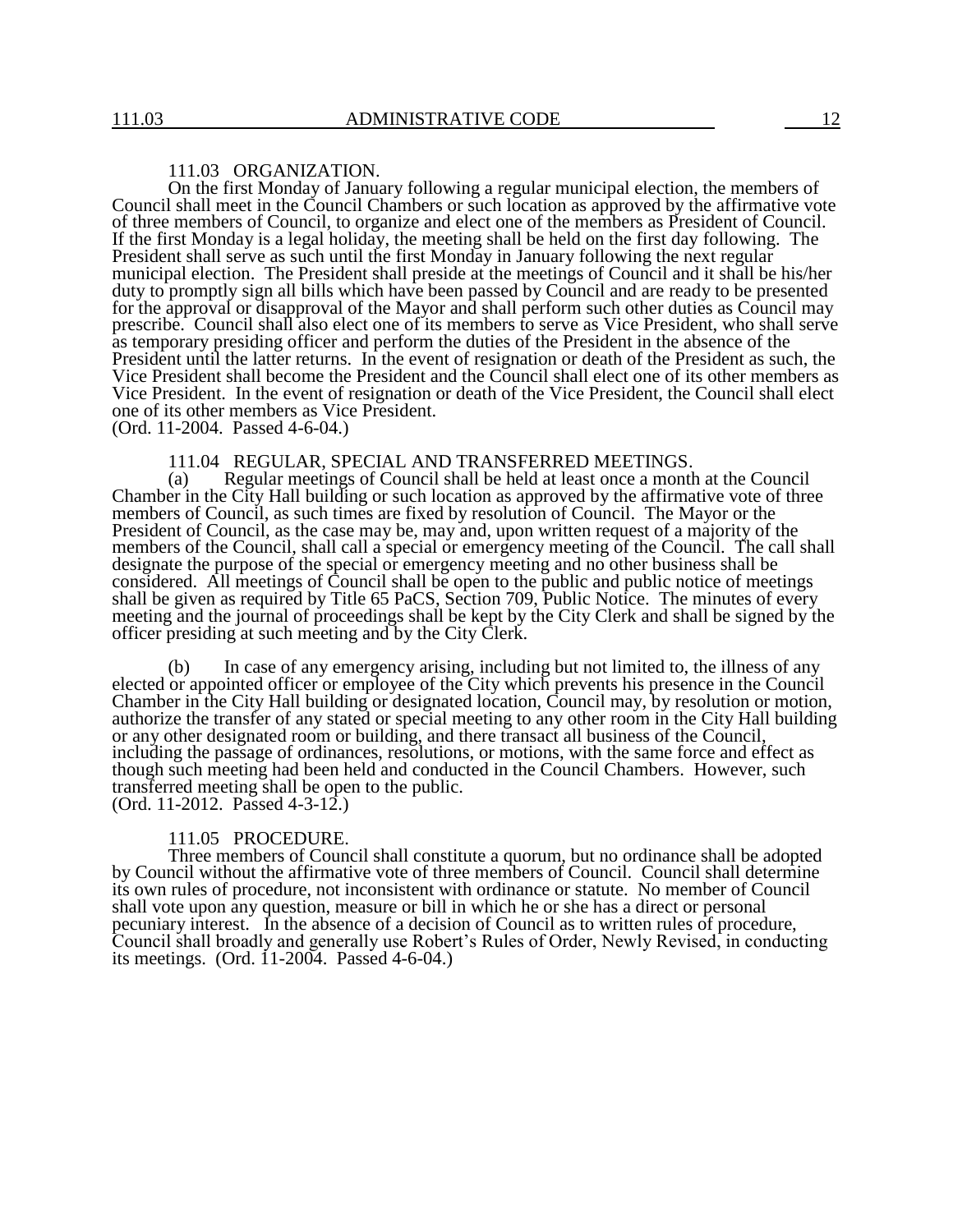### 111.06 INVESTIGATIONS.

Council may require any City officer to prepare and submit to it sworn statements regarding his performance of his official duties and may otherwise investigate the conduct of the duties of any department, office or agency of the City government. Any such statement required by Council to be submitted or any such investigation undertaken by it, if any officer, department, office or agency under the jurisdiction of the Mayor is involved, shall not be submitted or undertaken unless written notice of Council's action is given to the Mayor. The Mayor shall have the right to review any statement before submission to Council and to appear personally or through his designee on behalf of any such department, office or agency in the course of any investigation.

(Ord. 2-1962 §206.)

#### 111.07 VACANCIES.

(a) If a vacancy occurs among the members of Council, it shall be filled by a majority of the remaining members, within thirty days after occurrence of the vacancy, by electing a qualified person to serve until the first Monday in January following the next regular municipal election occurring at least thirty days after occurrence of the vacancy. At such municipal election a qualified person shall be elected to serve for the remainder of the term of the person originally elected or, if such term would otherwise expire on the first Monday of January following, for a new term of four years. If any vacancy occurs within 30 days of a regular municipal election at which the seat which has become vacant was to be filled for a new term of four years, the vacancy shall be filled only until the first Monday of January following such election.

(b) If three or four vacancies occur among the members of Council in a way that only two or one member(s) remain(s) seated, the remaining member(s) shall fill such vacancies one at a time, giving each new appointee such reasonable notice of his selection as will enable him to meet and act with the remaining member(s) in making further selections until three members of Council have been qualified. Such three members shall then fill the remaining two vacancies at a meeting attended by them, the persons selected to fill the vacancies receiving at least two votes of the members present. Any persons selected as members of Council in accordance with this subsection shall hold office for the terms provided in subsection (a) hereof.

In the event of a tie among the members of Council in filling a vacancy, the Mayor may, if he so desires, cast the deciding vote.

(d) If, by reason of a tie vote or otherwise, any vacancy is not filled within thirty days after it occurs, the Court of Common Pleas of York County, upon the petition of ten or more qualified electors of the City, shall fill such vacancy by appointment of a qualified person for the portion or all of the unexpired term, as provided in subsection (a) hereof.

(e) If vacancies occur among the members of Council in a way that all five seats become vacant, the Court of Common Pleas of York County shall, within thirty days, appoint five qualified persons as City Councilmen who shall serve for terms as set forth in subsection (a) hereof. (Ord. 2-1962 §207. )